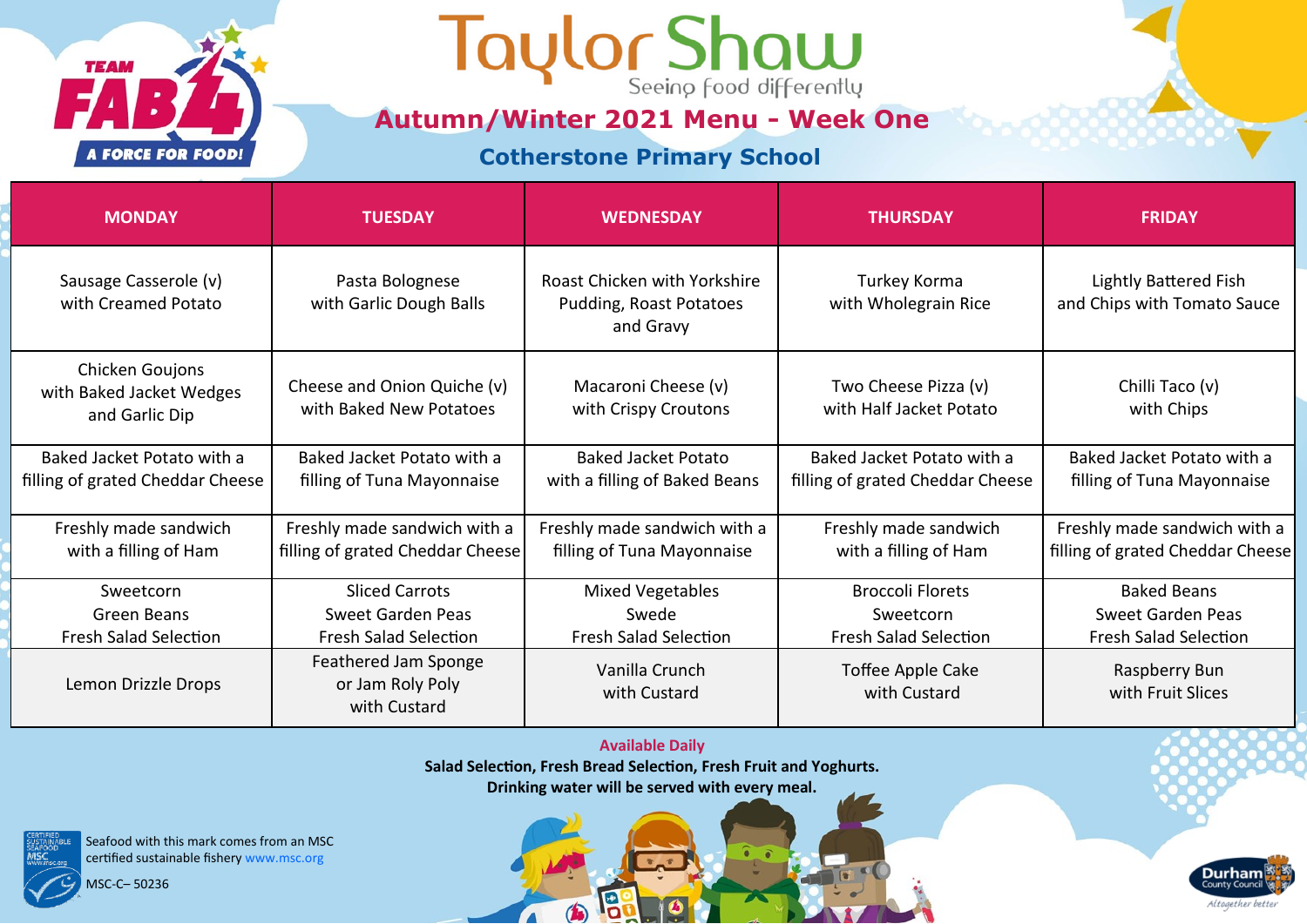## Taylor Shaw

**Autumn/Winter 2021 Menu - Week Two**

**Cotherstone Primary School**

| <b>MONDAY</b>                                                                   | <b>TUESDAY</b>                                                       | <b>WEDNESDAY</b>                                                 | <b>THURSDAY</b>                                                    | <b>FRIDAY</b>                                                                           |
|---------------------------------------------------------------------------------|----------------------------------------------------------------------|------------------------------------------------------------------|--------------------------------------------------------------------|-----------------------------------------------------------------------------------------|
| Toad in the Hole<br>with Baked New Potatoes                                     | Chicken Pie<br>with Creamed Potato<br>and Gravy                      | Roast Turkey<br>with Stuffing, Roast Potatoes<br>and Gravy       | Mince and Dumplings<br>with Creamed Potato                         | Fish Fingers<br>(pollock and salmon)<br>with Chips and Tomato Sauce                     |
| Baked Bean Pasta Bake (v)                                                       | Spanish Omelette (v)<br>with Peppers and Potatoes                    | Margarita Pizza (v)<br>with Roast Potatoes                       | Meatball Pasta (v)                                                 | Tuna or Cheese Melt (v)<br>with Chips                                                   |
| Baked Jacket Potato with a<br>filling of Tuna Mayonnaise                        | Baked Jacket Potato with a<br>filling of grated Cheddar Cheese       | Baked Jacket Potato with a<br>filling of Curried Beans           | Baked Jacket Potato with a<br>filling of Tuna Mayonnaise           | <b>Baked Jacket Potato</b><br>with a filling of Baked Beans<br>or grated Cheddar Cheese |
| Freshly made sandwich with a<br>filling of grated Cheddar Cheese                | Freshly made sandwich with a<br>filling of Tuna Mayonnaise           | Freshly made sandwich<br>with a filling of Ham                   | Freshly made sandwich with a<br>filling of grated Cheddar Cheese   | Freshly made sandwich<br>with a filling of Egg and Cress                                |
| <b>Cauliflower Florets</b><br>Sweet Garden Peas<br><b>Fresh Salad Selection</b> | Green Beans<br><b>Sliced Carrots</b><br><b>Fresh Salad Selection</b> | Swede<br><b>Broccoli Florets</b><br><b>Fresh Salad Selection</b> | <b>Sliced Carrots</b><br>Sweetcorn<br><b>Fresh Salad Selection</b> | <b>Sweet Garden Peas</b><br><b>Baked Beans</b><br><b>Fresh Salad Selection</b>          |
| Fruit Flapjack with Custard                                                     | <b>Sticky Toffee Pudding</b><br>with Custard                         | Chocolate Fudge Cake                                             | Lemon Sponge with Custard                                          | <b>Chocolate Cookie</b><br>with Sliced Orange                                           |

**Available Daily Salad Selection, Fresh Bread Selection, Fresh Fruit and Yoghurts. Drinking water will be served with every meal.** 

19

 $\bigcirc$ 

 $\sqrt{2}$ 

Seafood with this mark comes from an MSC certified sustainable fishery www.msc.org

MSC-C– 50236

**TEAM** 

**A FORCE FOR FOOD!** 

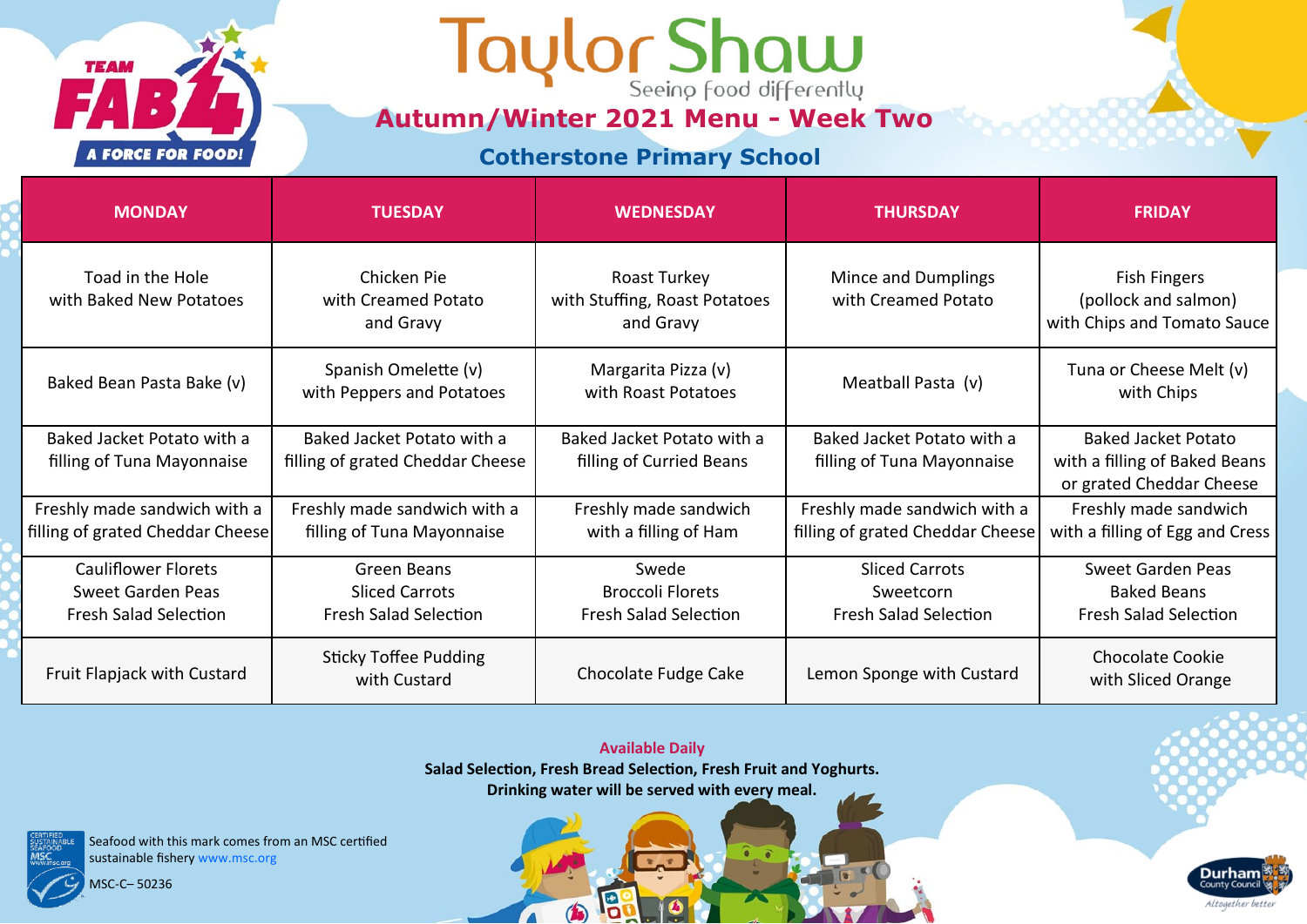## **Autumn/Winter 2021 Menu - Week Three**

**Cotherstone Primary School**

| <b>MONDAY</b>                                                                     | <b>TUESDAY</b>                                                       | <b>WEDNESDAY</b>                                                   | <b>THURSDAY</b>                                                                       | <b>FRIDAY</b>                                                           |
|-----------------------------------------------------------------------------------|----------------------------------------------------------------------|--------------------------------------------------------------------|---------------------------------------------------------------------------------------|-------------------------------------------------------------------------|
| Corned Beef Pie<br>with New Potatoes and Gravy                                    | Creamy Chicken Curry<br>with Wholegrain Rice                         | Roast Pork Loin<br>with Roast Potatoes,<br>Apple Sauce and Gravy   | Mince Cobbler<br>with Creamed Potato                                                  | Lightly Battered Fish<br>and Chips with Tomato Sauce                    |
| Cheesy Pasta Bake (v)                                                             | Wholemeal Cheese and<br>Tomato Pizza (v)<br>with Baked Jacket Wedges | Pasta Bolognese (v)                                                | Baked Omelette (v)<br>with New Potatoes                                               | Sausage in a Bun (v)<br>with Chips and Tomato Sauce                     |
| Baked Jacket Potato with a<br>filling of Tuna Mayonnaise                          | Baked Jacket Potato with a<br>filling of grated Cheddar Cheese       | <b>Baked Jacket Potato</b><br>with a filling of Baked Beans        | Baked Jacket Potato with a<br>filling of Margherita Sauce<br>or grated Cheddar Cheese | <b>Baked Jacket Potato</b><br>with a filling of Baked Beans             |
| Freshly made sandwich with a<br>filling of grated Cheddar Cheese                  | Freshly made sandwich<br>with a filling of Ham                       | Freshly made sandwich with a<br>filling of Tuna Mayonnaise         | Freshly made sandwich<br>with a filling of Ham                                        | Freshly made sandwich with a<br>filling of grated Cheddar Cheese        |
| <b>Sliced Carrots</b><br><b>Sweet Garden Peas</b><br><b>Fresh Salad Selection</b> | Sweetcorn<br><b>Broccoli Florets</b><br><b>Fresh Salad Selection</b> | <b>Mixed Vegetables</b><br>Cabbage<br><b>Fresh Salad Selection</b> | <b>Sliced Carrots</b><br>Green Beans<br><b>Fresh Salad Selection</b>                  | Sweet Garden Peas<br><b>Baked Beans</b><br><b>Fresh Salad Selection</b> |
| Chocolate Sponge<br>with Chocolate Sauce                                          | Vanilla Cookie<br>with Apple Slices                                  | Cornflake Tart<br>with Custard                                     | Chocolate Orange Crunch<br>with Orange Wedge                                          | <b>Rice Pudding</b><br>with Jam Sauce                                   |

**Available Daily**

**Salad Selection, Fresh Bread Selection, Fresh Fruit and Yoghurts.**

**Drinking water will be served with every meal.** 

19

 $\bigcirc$ 

 $\sqrt{2}$ 

Seafood with this mark comes from an MSC certified sustainable fishery www.msc.org

MSC-C– 50236

**TEAM** 

**A FORCE FOR FOOD!**